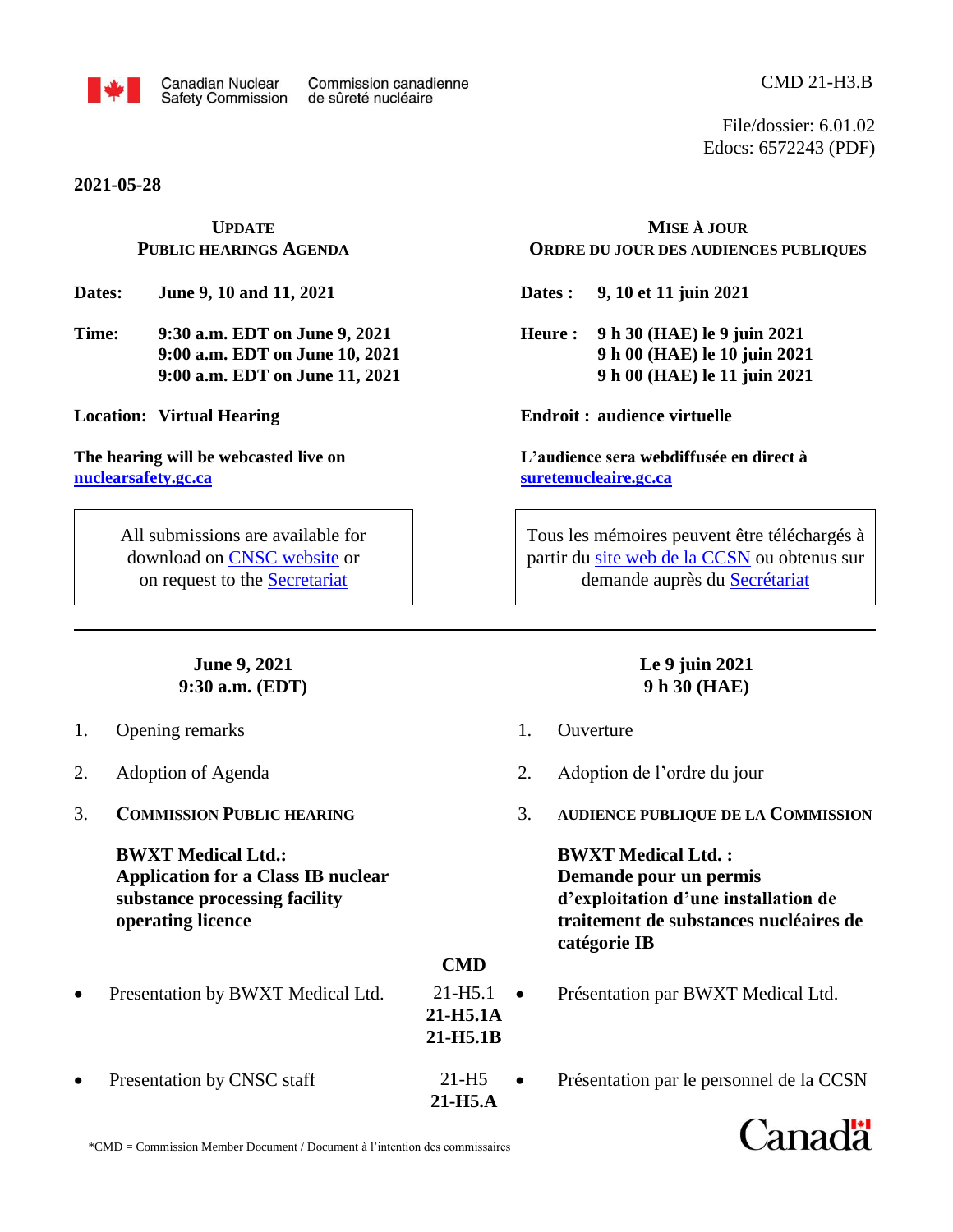| Presentation from the Algonquins of<br>Pikwakanagan First Nation            | $21 - H5.9$<br>21-H5.9A           | Présentation par les Algonquins of<br>Pikwakanagan First Nation          |
|-----------------------------------------------------------------------------|-----------------------------------|--------------------------------------------------------------------------|
| Presentation from the Canadian<br>Nuclear Isotope Council                   | $21 - H5.4$                       | Présentation par le Canadian<br>Nuclear Isotope Council                  |
| Presentation from the Organization of<br><b>Canadian Nuclear Industries</b> | $21 - H5.6$<br>$\bullet$          | Présentation par l'Organization of<br><b>Canadian Nuclear Industries</b> |
| LUNCH FROM 12:30 P.M. TO 1:30 P.M.                                          |                                   | DÎNER DE 12 H 30 À 13 H 30                                               |
| <b>Presentation from</b><br><b>Kebaowek First Nation</b>                    | $21 - H5.20$<br>21-H5.20A         | Présentation par la<br><b>Kebaowek First Nation</b>                      |
| <b>Presentation from Nordion</b>                                            | 21-H <sub>5.12</sub>              | Présentation par Nordion                                                 |
| Presentation from Anna Tilman                                               | $21 - H5.5$<br>$\bullet$          | Présentation par Anna Tilman                                             |
| Presentation from the Canadian Nuclear<br>Association                       | 21-H <sub>5.18</sub>              | Présentation par l'Association nucléaire<br>canadienne                   |
| Presentation from Women in Nuclear                                          | 21-H <sub>5.14</sub><br>$\bullet$ | Présentation par Women in Nuclear                                        |
| Presentation from Boston Scientific                                         | 21-H <sub>5.19</sub>              | Présentation par Boston Scientific                                       |
| <b>Presentation from Bruce Power</b>                                        | 21-H <sub>5.22</sub><br>$\bullet$ | Présentation par Bruce Power                                             |
|                                                                             |                                   | <b>FIN DES EXPOSÉS ORAUX</b>                                             |
|                                                                             |                                   |                                                                          |
| Written submission from<br>Juan Carlos Herrera                              | $21 - H5.2$<br>$\bullet$          | Mémoire de<br>Juan Carlos Herrera                                        |
| Written submission from<br>Oliver Drerup                                    | $21 - H5.3$<br>$\bullet$          | Mémoire d'<br>Oliver Drerup                                              |
| Written submission from the<br>Algonquins of Ontario                        | $21 - H5.7$                       | Mémoire des Algonquins<br>de l'Ontario                                   |
| Written submission from Laurentis<br><b>Energy Partners</b>                 | $21 - H5.8$                       | Mémoire de Laurentis<br><b>Energy Partners</b>                           |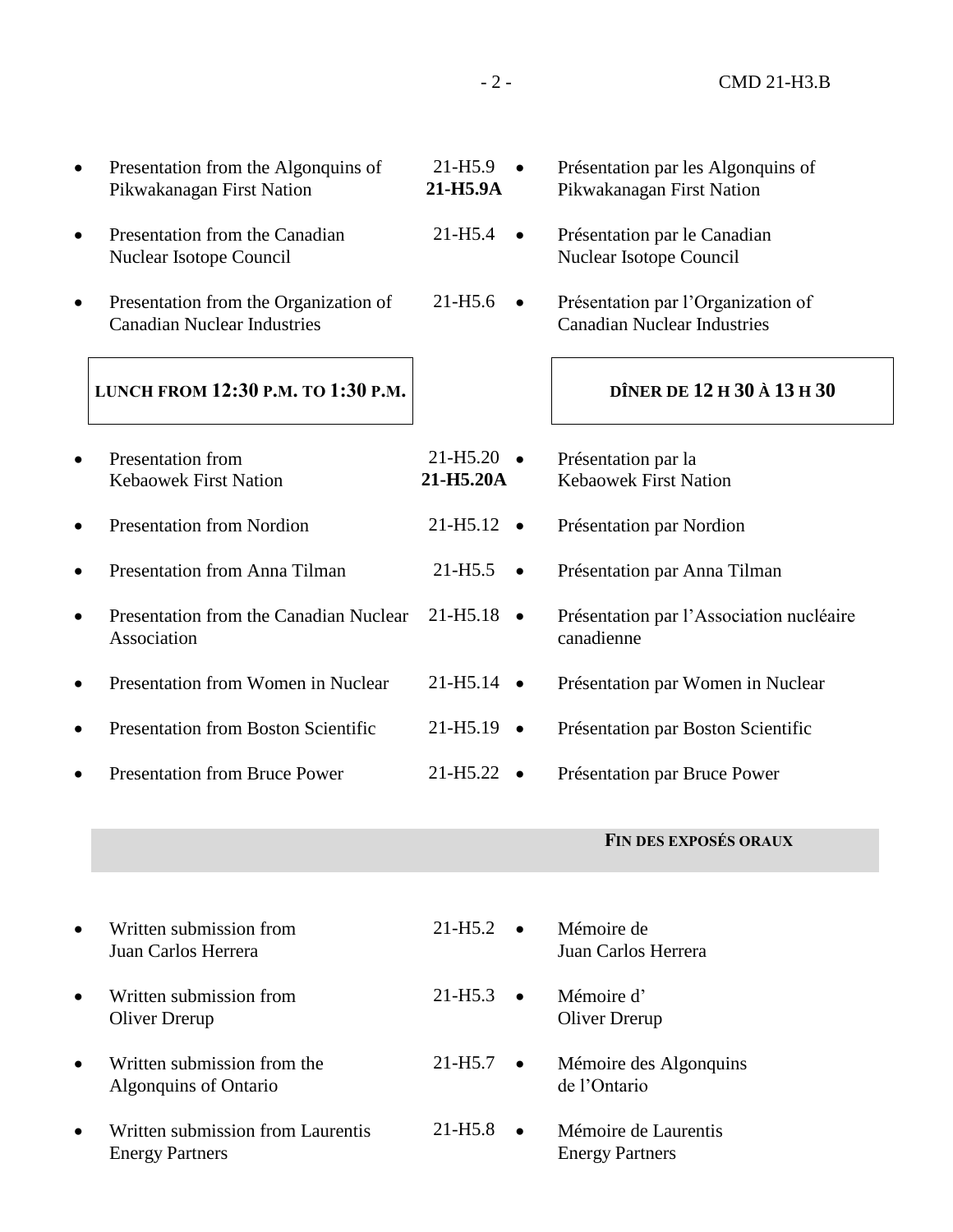|           | Written submission from<br><b>Ontario Power Generation</b>     | $21 - H5.10$                       | Mémoire d'Ontario<br>Power Generation             |
|-----------|----------------------------------------------------------------|------------------------------------|---------------------------------------------------|
|           | Written submission from Kinectrics                             | 21-H <sub>5</sub> .11<br>$\bullet$ | Mémoire de Kinectrics                             |
| $\bullet$ | Written submission from<br><b>United Pharmacy Partners</b>     | $21 - H5.13$ $\bullet$             | Mémoire de<br><b>United Pharmacy Partners</b>     |
|           | Written submission from Ontario's<br>Nuclear Advantage         | $21 - H5.15$ $\bullet$             | Mémoire d'Ontario's<br>Nuclear Advantage          |
|           | Written submission from Nuclear<br><b>Innovation Institute</b> | $21 - H5.16$ $\bullet$             | Mémoire de Nuclear<br><b>Innovation Institute</b> |
|           | Written submission from TRIUMF<br>Innovations                  | 21-H <sub>5</sub> .17<br>$\bullet$ | Mémoire de TRIUMF<br>Innovations                  |
| $\bullet$ | Written submission from the<br>University of Alberta           | 21-H <sub>5.21</sub><br>$\bullet$  | Mémoire de l'<br>Université de l'Alberta          |

## **ROUNDS OF QUESTIONS FROM COMMISSION MEMBERS**

**Closing of the public hearing on BWXT Medical Ltd.'s application**

**The public hearing on OPG's application will begin at 9:00 a.m. (EDT) on June 10, 2021**

## **PÉRIODE DE QUESTIONS DES MEMBRES DE LA COMMISSION**

**Clôture de l'audience publique sur la demande de BWXT Medical Ltd.**

**L'audience publique pour la demande d'OPG débutera à 9 h 00 (HAE) le 10 juin 2021**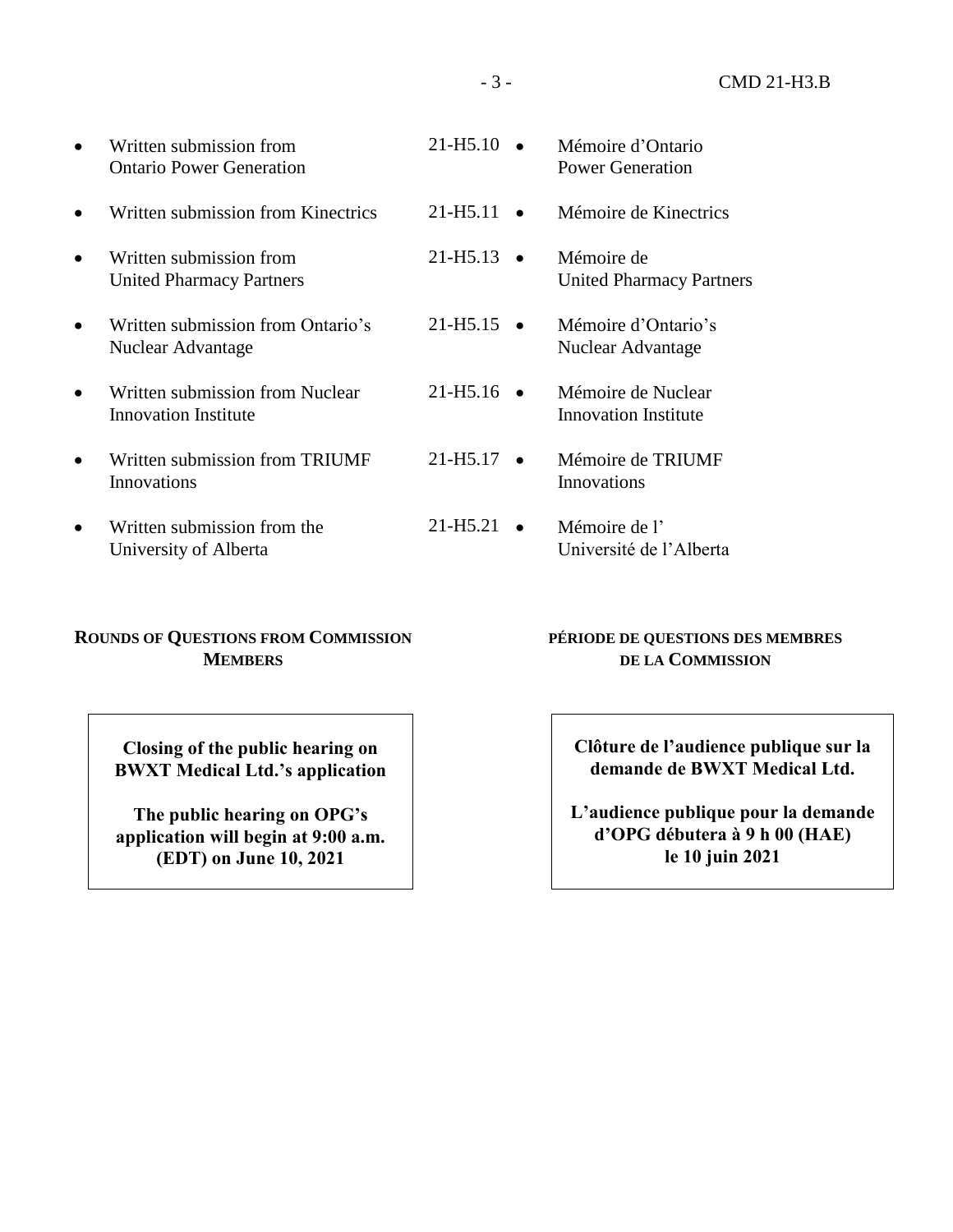|           | June 10, 2021<br>9:00 a.m. (EDT)                                                                                                      |                                     |           | Le 10 juin 2021<br>9 h 00 (HAE)                                                                                                                                            |
|-----------|---------------------------------------------------------------------------------------------------------------------------------------|-------------------------------------|-----------|----------------------------------------------------------------------------------------------------------------------------------------------------------------------------|
| 4.        | <b>COMMISSION PUBLIC HEARING</b>                                                                                                      |                                     | 4.        | <b>AUDIENCE PUBLIQUE DE LA COMMISSION</b>                                                                                                                                  |
|           | <b>Ontario Power Generation:</b><br>Application to renew the site<br>preparation licence for Darlington<br><b>New Nuclear Project</b> |                                     |           | <b>Ontario Power Generation:</b><br>Demande pour le renouvellement du<br>permis de préparation de<br>l'emplacement pour le projet de la<br>nouvelle centrale de Darlington |
|           |                                                                                                                                       | <b>CMD</b>                          |           |                                                                                                                                                                            |
| $\bullet$ | Presentation by Ontario Power<br>Generation                                                                                           | $21 - H4.1$<br>21-H4.1A<br>21-H4.1B |           | Présentation par Ontario Power<br>Generation                                                                                                                               |
| $\bullet$ | Presentation by CNSC staff                                                                                                            | $21-H4$<br>$21-H4.A$                | $\bullet$ | Présentation par le personnel de la CCSN                                                                                                                                   |
| $\bullet$ | Presentation by the Mohawks of the<br>Bay of Quinte                                                                                   | 21-H4.61                            | $\bullet$ | Présentation par les Mohawks of the<br>Bay of Quinte                                                                                                                       |
| $\bullet$ | Presentation by the Canadian<br>Association of Physicians for the<br>Environment                                                      | $21-H4.36$ $\bullet$                |           | Présentation par la Canadian Association<br>of Physicians for the Environment                                                                                              |
| $\bullet$ | Presentation by Bruce Power                                                                                                           | 21-H4.9                             | $\bullet$ | Présentation par Bruce Power                                                                                                                                               |
|           | LUNCH FROM 12:00 P.M. TO 1:00 P.M.                                                                                                    |                                     |           | DÎNER DE 12 H 00 À 13 H 00                                                                                                                                                 |
| $\bullet$ | Presentation by Ontario Clean<br>Air Alliance                                                                                         | 21-H4.4                             |           | Présentation par Ontario Clean<br>Air Alliance                                                                                                                             |
|           | <b>Presentation by Terrestrial Energy</b>                                                                                             | 21-H4.14<br>$\bullet$               |           | Présentation par Terrestrial Energy                                                                                                                                        |
| $\bullet$ | Presentation by the Regional<br>Municipality of Durham                                                                                | 21-H4.41<br>$\bullet$<br>21-H4.41A  |           | Présentation par la Regional<br>Municipality of Durham                                                                                                                     |
| $\bullet$ | Presentation by the North American<br>Young Generation in Nuclear<br>(NAYGN)                                                          | 21-H4.8                             | $\bullet$ | Présentation par North American Young<br>Generation in Nuclear (NAYGN)                                                                                                     |
| ۰         | <b>Presentation by Durham Nuclear</b><br><b>Awareness and Canadian</b><br><b>Environmental Law Association</b>                        | 21-H4.37<br>21-H4.37A               |           | Présentation par Durham Nuclear<br>Awareness et l'Association canadienne<br>du droit de l'environnement                                                                    |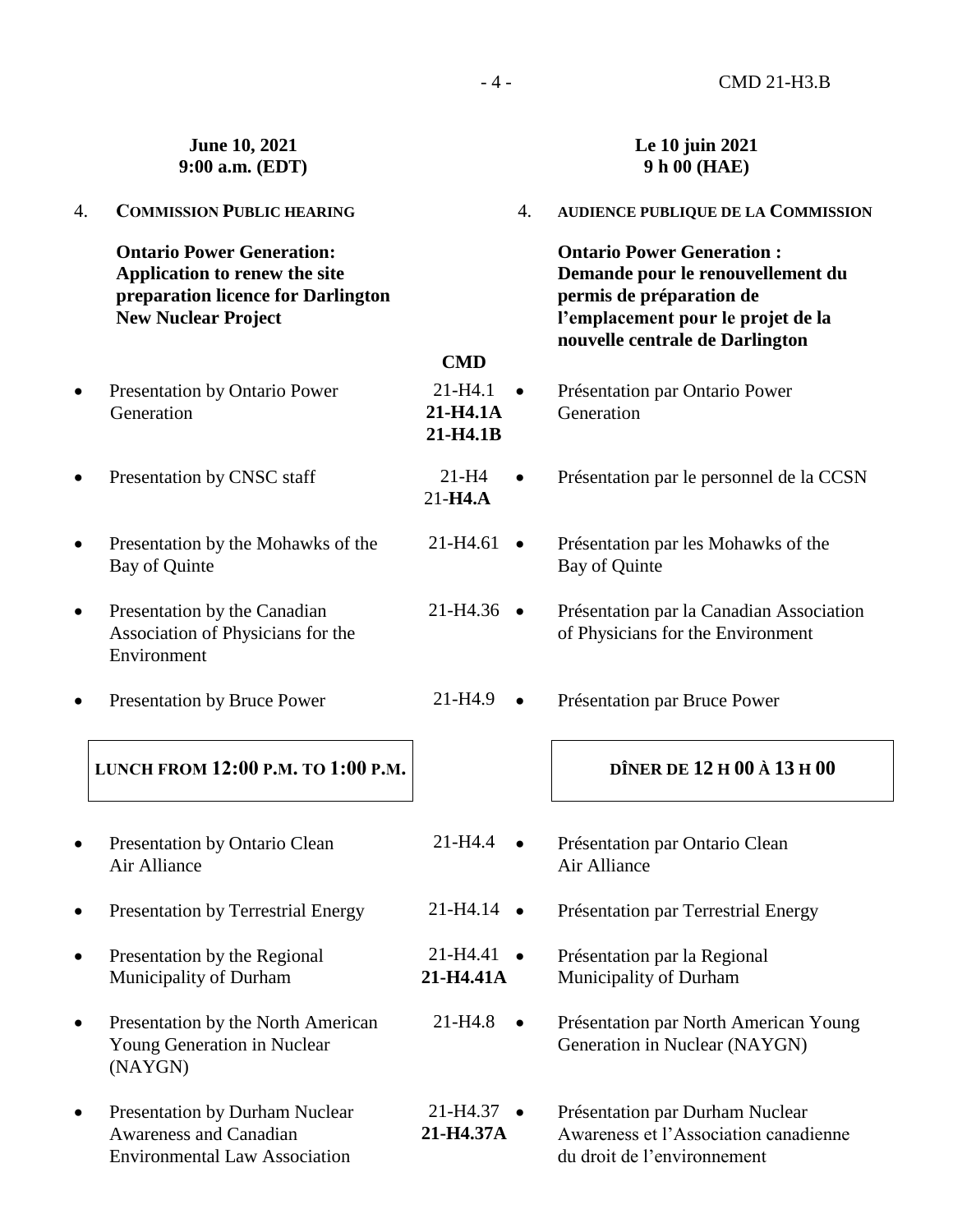Présentation par la Municipalité de Clarington Présentation par l'Organization of Canadian Nuclear Industries Présentation par CANDU Owners' Group Inc. Présentation par Jerry Cuttler Présentation par le Syndicat des travailleurs et travailleuses du secteur énergétique Présentation par le Conseil canadien des travailleurs du nucléaire Présentation par la Society of United Professionals • Presentation by the Municipality of Clarington • Presentation by the Organization of Canadian Nuclear Industries • Presentation by CANDU Owners' Group Inc. • Presentation by Jerry Cuttler Presentation by the Power Workers' Union • Presentation by the Canadian Nuclear Workers' Council • Presentation by the Society of United Professionals  $21-H4.21$   $\bullet$ **21-H4.21A**  $21-H4.15$   $\bullet$  $21-H4.20$   $\bullet$  $21-H4.22$   $\bullet$ **21-H4.22A 21-H4.22B**  $21-H4.29$   $\bullet$ 21-H4.38 21-H4.31 **21-H4.31A**

#### **NOTE:**

Time permitting, the Commission will also review the written submissions at the end of the day. Written submissions from people who chose not to make an oral presentation are very important to this review. These written submissions have been carefully considered and we will address each of them before the close of this hearing.

**End of the session for June 10, 2021**

**The public hearing on OPG's application will resume at 9:00 a.m. (EDT) on June 11, 2021**

## **NOTE :**

Selon le temps disponible à la fin de la journée, la Commission étudiera également des mémoires. Ces mémoires déposés par des gens qui ont choisi de ne pas faire d'exposé oral sont très importants dans le cadre de cette audience. Ils ont été lus avec attention et chacun d'eux sera traité avant la clôture de cette audience.

**Fin de la session pour le 10 juin 2021**

**L'audience publique pour la demande d'OPG se poursuivra à 9 h 00 (HAE) le 11 juin 2021**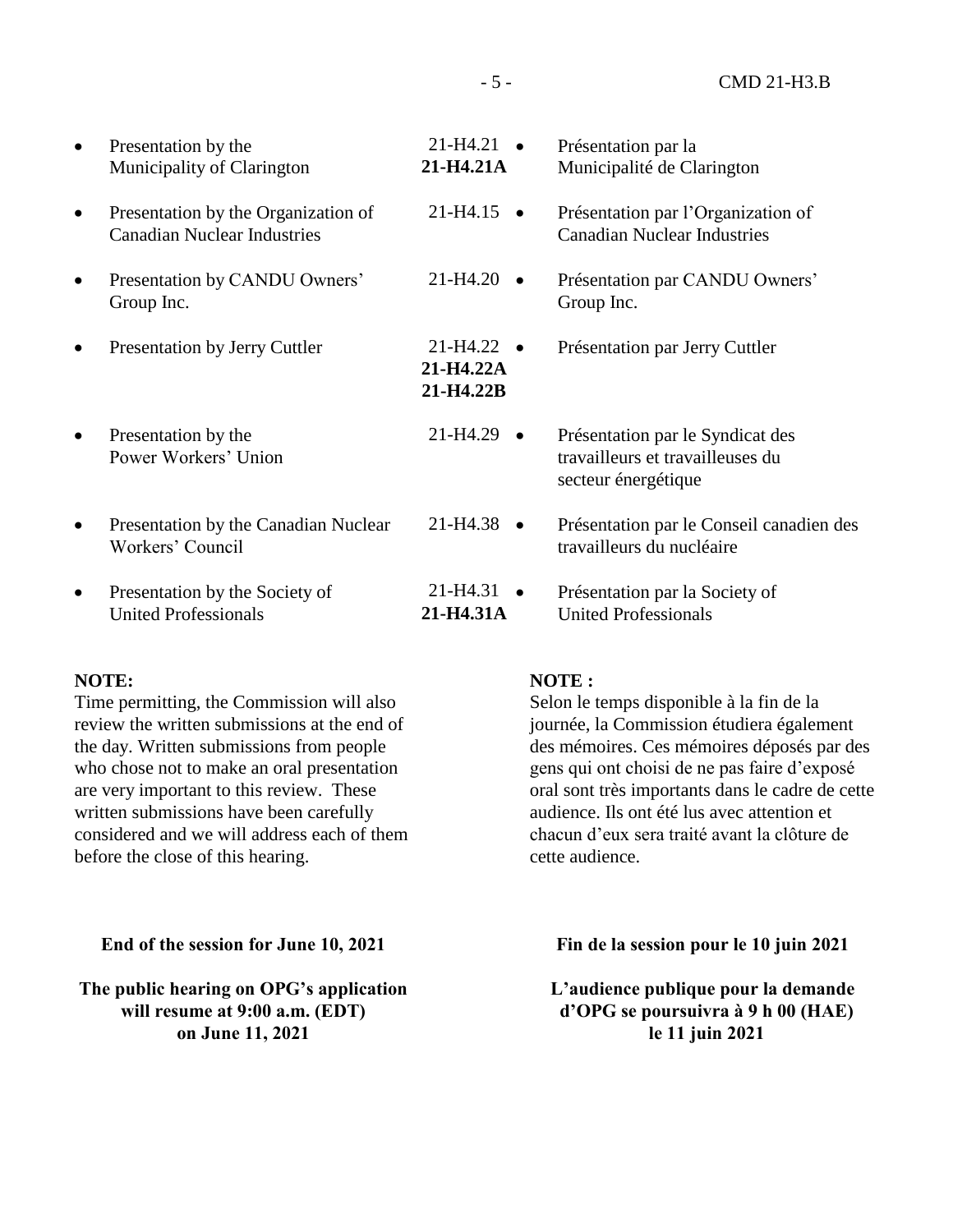|           | June 11, 2021<br>9:00 a.m. (EDT)                                                                                                      |                                   |           | Le 11 juin 2021<br>9 h 00 (HAE)                                                                                                                                            |
|-----------|---------------------------------------------------------------------------------------------------------------------------------------|-----------------------------------|-----------|----------------------------------------------------------------------------------------------------------------------------------------------------------------------------|
| 4.        | <b>COMMISSION PUBLIC HEARING</b>                                                                                                      |                                   | 4.        | <b>AUDIENCE PUBLIQUE DE LA COMMISSION</b>                                                                                                                                  |
|           | <b>Ontario Power Generation:</b><br>Application to renew the site<br>preparation licence for Darlington<br><b>New Nuclear Project</b> |                                   |           | <b>Ontario Power Generation:</b><br>Demande pour le renouvellement du<br>permis de préparation de<br>l'emplacement pour le projet de la<br>nouvelle centrale de Darlington |
|           |                                                                                                                                       | <b>CMD</b>                        |           |                                                                                                                                                                            |
| $\bullet$ | Presentation by the<br><b>Curve Lake First Nation</b>                                                                                 | 21-H4.60                          |           | Présentation par<br><b>Curve Lake First Nation</b>                                                                                                                         |
| $\bullet$ | Presentation by Northwatch                                                                                                            | 21-H4.43<br>21-H4.43A             |           | Présentation par Northwatch                                                                                                                                                |
| $\bullet$ | Presentation by the North American<br>Young Generation in Nuclear,<br>Durham Chapter                                                  | $21-H4.57$ $\bullet$              |           | Présentation par North American Young<br>Generation in Nuclear, Durham Chapter                                                                                             |
| $\bullet$ | Presentation by Louis Bertrand                                                                                                        | 21-H4.47<br>21-H4.47A             |           | Présentation par Louis Bertrand                                                                                                                                            |
| $\bullet$ | Presentation by Ontario Tech University                                                                                               | 21-H4.58                          | $\bullet$ | Présentation par<br>l'Ontario Tech University                                                                                                                              |
| $\bullet$ | Presentation by Darek Kulczyński                                                                                                      | 21-H4.59<br>21-H4.59A             |           | Présentation par Darek Kulczyński                                                                                                                                          |
| $\bullet$ | <b>Presentation by Atomic Energy</b><br>of Canada Limited                                                                             | $21-H4.23$ $\bullet$              |           | Présentation par Énergie atomique du<br>Canada limitée                                                                                                                     |
| $\bullet$ | Presentation by Kinectrics                                                                                                            | $21-H4.24$ $\bullet$<br>21-H4.24A |           | Présentation par Kinectrics                                                                                                                                                |
|           | Presentation by USNC-Power                                                                                                            | $21-H4.32$ $\bullet$              |           | Présentation par USNC-Power                                                                                                                                                |
|           |                                                                                                                                       |                                   |           |                                                                                                                                                                            |

**LUNCH FROM 12:30 P.M. TO 1:30 P.M.**

**DÎNER DE 12 H 30 À 13 H 30**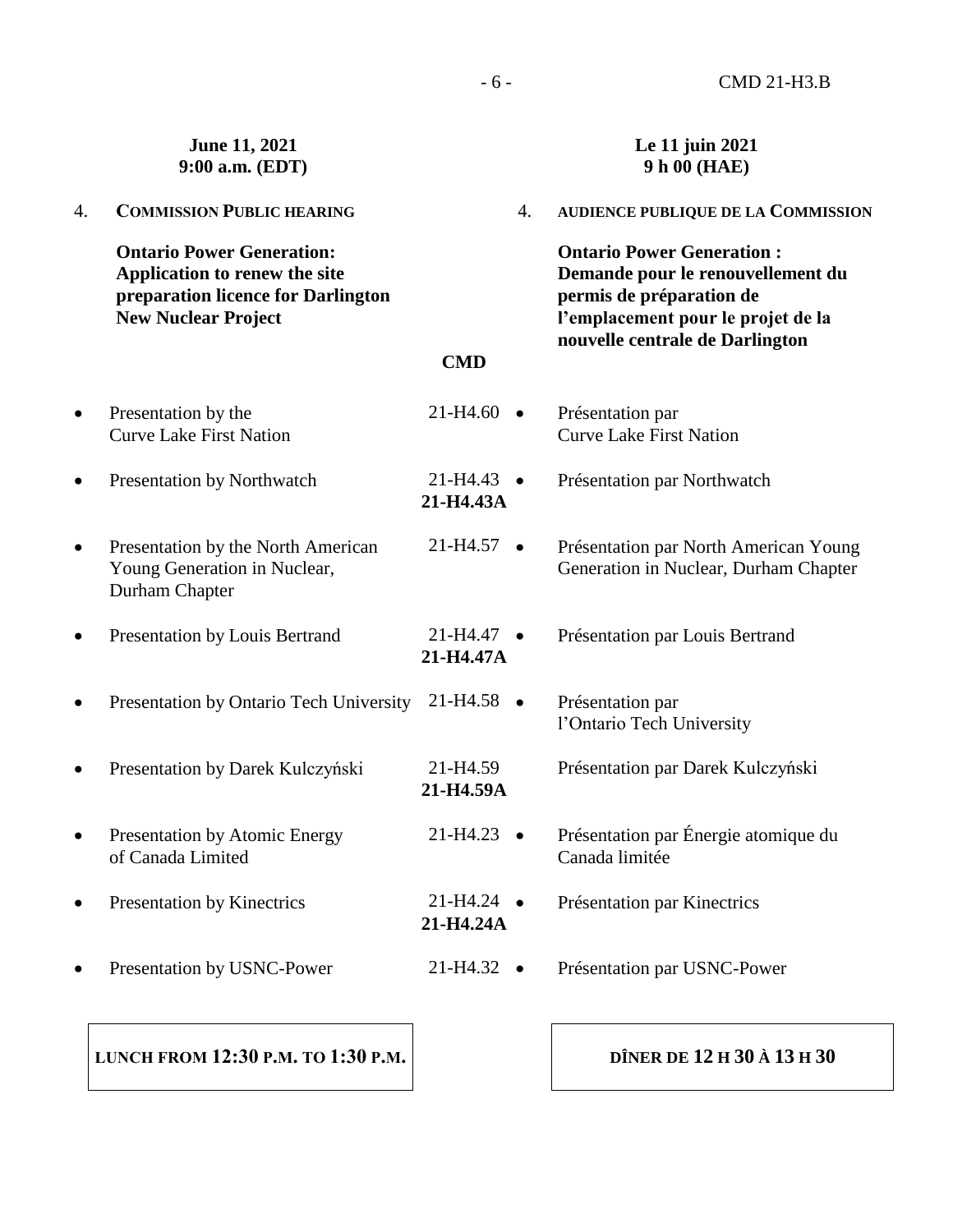| Presentation by the Canadian<br><b>Nuclear Association</b>                  | 21-H4.35                          | Présentation par l'Association<br>nucléaire canadienne            |
|-----------------------------------------------------------------------------|-----------------------------------|-------------------------------------------------------------------|
| Presentation by Hatch                                                       | $21-H4.52$ $\bullet$<br>21-H4.52A | Présentation par Hatch                                            |
| Presentation by<br>Women in Nuclear                                         | $21-H4.53$ $\bullet$              | Présentation par<br>Women in Nuclear                              |
| Presentation by the<br><b>Canadian Electricity Association</b>              | $21-H4.54$ $\bullet$              | Présentation par l'Association<br>canadienne de l'électricité     |
| Presentation by<br><b>BWXT</b> Canada Ltd.                                  | $21-H4.55$ $\bullet$              | Présentation par<br><b>BWXT</b> Canada Ltd.                       |
| Presentation by Westinghouse Electric<br>Canada, Inc.                       | $21 - H4.56$ •                    | Présentation par Westinghouse<br>Electric Canada, Inc.            |
| Presentation by GE Hitachi<br><b>Nuclear Energy</b>                         | $21-H4.40$ $\bullet$              | Présentation par GE Hitachi<br><b>Nuclear Energy</b>              |
| <b>END OF ORAL PRESENTATIONS</b>                                            |                                   | <b>FIN DES EXPOSÉS ORAUX</b>                                      |
|                                                                             |                                   |                                                                   |
|                                                                             |                                   |                                                                   |
| Written submission from the<br>Municipality of Port Hope                    | $21 - H4.2$                       | Mémoire de la<br>Municipalité de Port Hope                        |
| Written submission from the Pickering<br>Nuclear Community Advisory Council | $21 - H4.3$<br>$\bullet$          | Mémoire du Pickering Nuclear<br><b>Community Advisory Council</b> |
| Written submission from Moltex<br>Energy                                    | $21 - H4.5$                       | Mémoire de Moltex Energy                                          |
| Written submission from the<br><b>Ontario Chamber of Commerce</b>           | $21 - H4.6$                       | Mémoire de la Chambre de<br>commerce de l'ontario                 |
| Written submission from the Greater<br><b>Oshawa Chamber of Commerce</b>    | 21-H4.7                           | Mémoire de la Chambre de commerce du<br>Grand Oshawa              |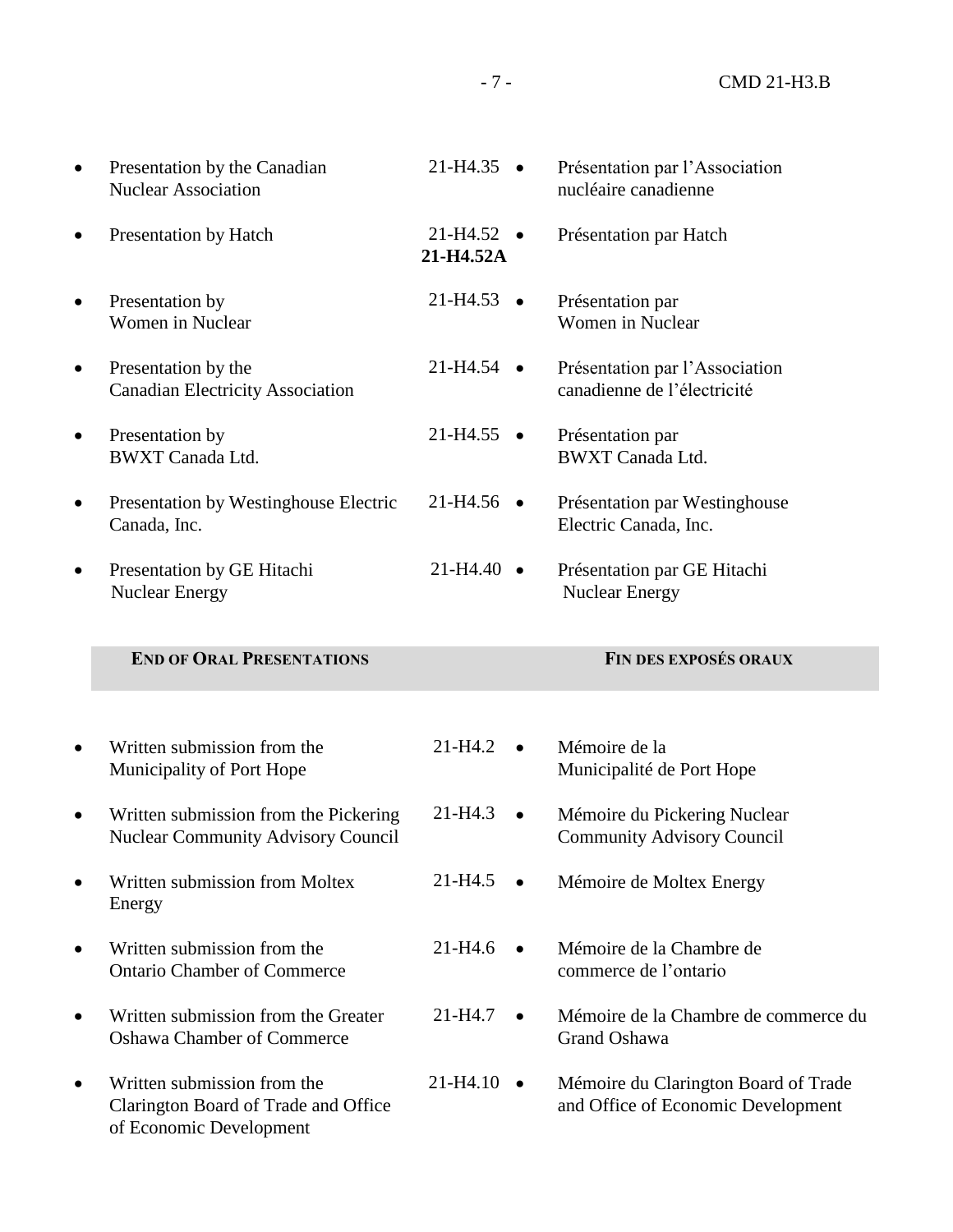| Written submission from<br>Énergie NB Power                                                      | 21-H4.11               |           | Mémoire d'Énergie NB Power                                                  |
|--------------------------------------------------------------------------------------------------|------------------------|-----------|-----------------------------------------------------------------------------|
| Written submission from<br>E.S. Fox Limited                                                      | $21-H4.12$ $\bullet$   |           | Mémoire de<br>E.S. Fox Limited                                              |
| Written submission from the Darlington<br><b>Nuclear Community Advisory Council</b>              | 21-H4.13               | $\bullet$ | Mémoire du Darlington Nuclear<br><b>Community Advisory Council</b>          |
| Written submission from PLC Industrial<br>Constructors Inc.                                      | $21-H4.16$ $\bullet$   |           | Mémoire de PLC Industrial<br>Constructors Inc.                              |
| Written submission from TerraPower                                                               | 21-H4.17               | $\bullet$ | Mémoire de Terra Power                                                      |
| Written submission from SaskPower                                                                | $21-H4.18$ $\bullet$   |           | Mémoire de Sask Power                                                       |
| Written submission from<br><b>ARC Clean Energy Canada</b>                                        | 21-H4.19               | $\bullet$ | Mémoire d'<br><b>ARC Clean Energy Canada</b>                                |
| Written submission from the<br>Ajax-Pickering Board of Trade                                     | 21-H4.25               |           | Mémoire du Ajax-Pickering<br><b>Board of Trade</b>                          |
| Written submission from the<br><b>Canadian Nuclear Laboratories</b>                              | $21-H4.26$ $\bullet$   |           | Mémoire des Laboratoires<br><b>Nucléaires Canadiens</b>                     |
| Written submission from<br>Erwin Dreessen                                                        | $21 - H4.27$ $\bullet$ |           | Mémoire de<br>Erwin Dreessen                                                |
| Written submission from the Labourers'<br><b>International Union of North America</b><br>(LiUNA) | $21-H4.28$ $\bullet$   |           | Mémoire du Labourers' International<br>Union of North America (LiUNA)       |
| Written submission from<br>X-energy Canada Inc.                                                  | 21-H4.30               |           | Mémoire de<br>X-energy Canada Inc.                                          |
| Written submission from<br><b>Aecon Nuclear</b>                                                  | $21-H4.33$ $\bullet$   |           | Mémoire de<br><b>Aecon Nuclear</b>                                          |
| Written submission from<br><b>Canadian Association of Nuclear</b><br><b>Host Communitites</b>    | 21-H4.34               |           | Mémoire de la<br>Canadian Association of<br><b>Nuclear Host Communities</b> |
| Written submission from<br><b>AECOM Canada Nuclear Services</b>                                  | $21-H4.39$ $\bullet$   |           | Mémoire de AECOM Canada<br><b>Nuclear Services</b>                          |